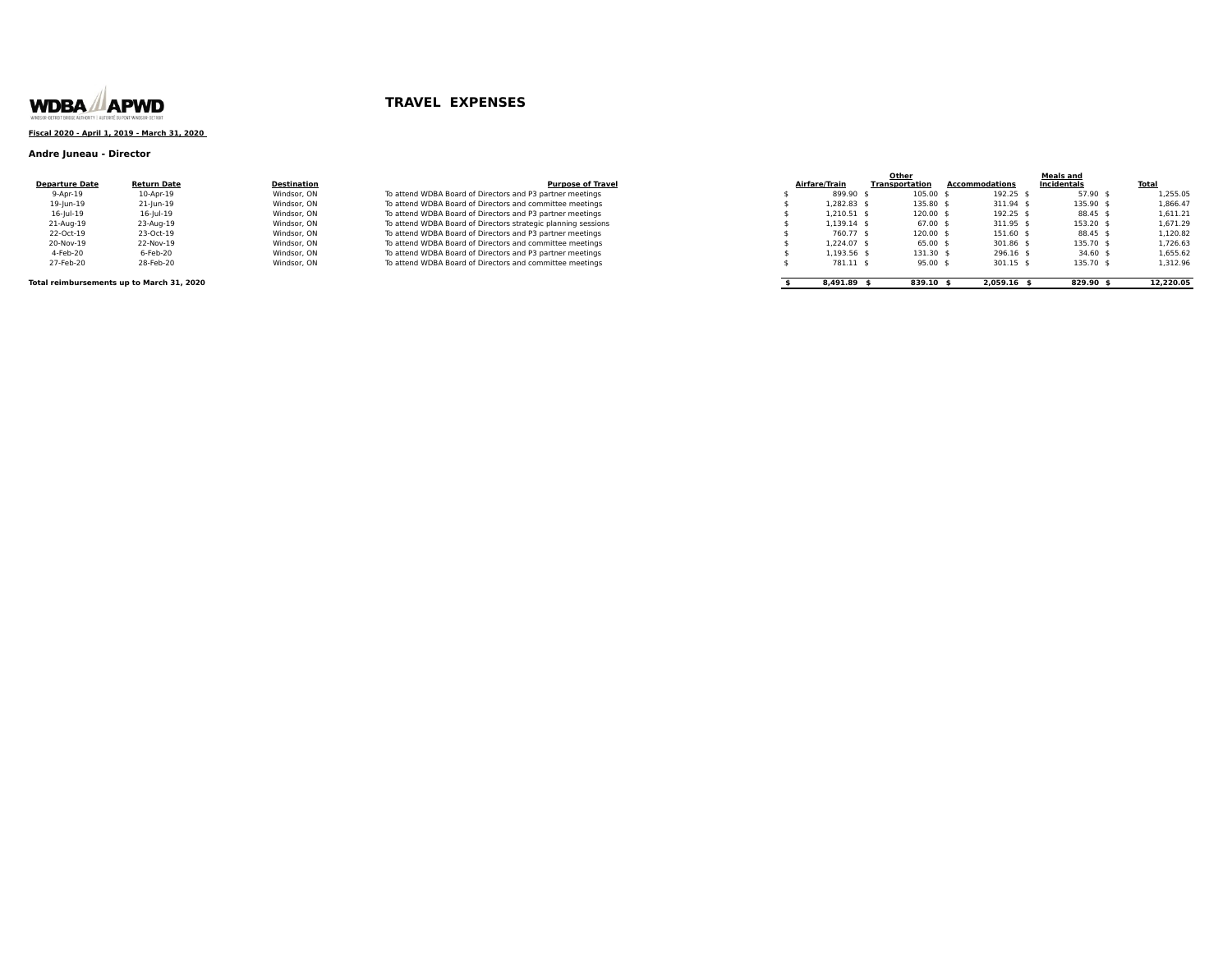

### **Fiscal 2020 - April 1, 2019 - March 31, 2020**

### **Dwight Duncan - Chair of the Board of Directors**

| <b>Departure Date</b>                     | <b>Return Date</b> | <b>Destination</b> | <b>Purpose of Travel</b>                                  | Airfare/Train | Other<br><b>Transportation</b> | <b>Accommodations</b> | <b>Meals and</b><br>Incidentals | <b>Total</b> |
|-------------------------------------------|--------------------|--------------------|-----------------------------------------------------------|---------------|--------------------------------|-----------------------|---------------------------------|--------------|
| $9 - Apr - 19$                            | 10-Apr-19          | Windsor, ON        | To attend WDBA Board of Directors and P3 partner meetings | 574.04 \$     | 30.20                          |                       |                                 | 604.24       |
| 12-Apr-19                                 | 13-Apr-19          | Windsor, ON        | To attend meeting                                         | 574.04 \$     | 83.20                          | 728.62 \$             |                                 | L,385.86     |
| 26-Jun-19                                 | 27-Jun-19          | Toronto, ON        | To attend P3 related meeting                              | 574.02 \$     |                                | $232.69$ \$           |                                 | 806.73       |
| 22-Oct-19                                 | 23-Oct-19          | Windsor, ON        | To attend WDBA Board of Directors and P3 partner meetings | 291.54 \$     |                                |                       |                                 | 291.54       |
| 18-Nov-19                                 | 19-Nov-19          | Toronto, ON        | To attend P3 Conference                                   | 583.08 \$     |                                | 465.38 \$             |                                 | 1.048.46     |
| Total reimbursements up to March 31, 2020 |                    |                    |                                                           | $2.596.72$ \$ | 113.40                         | $1.426.69$ *          |                                 | 4,136.81     |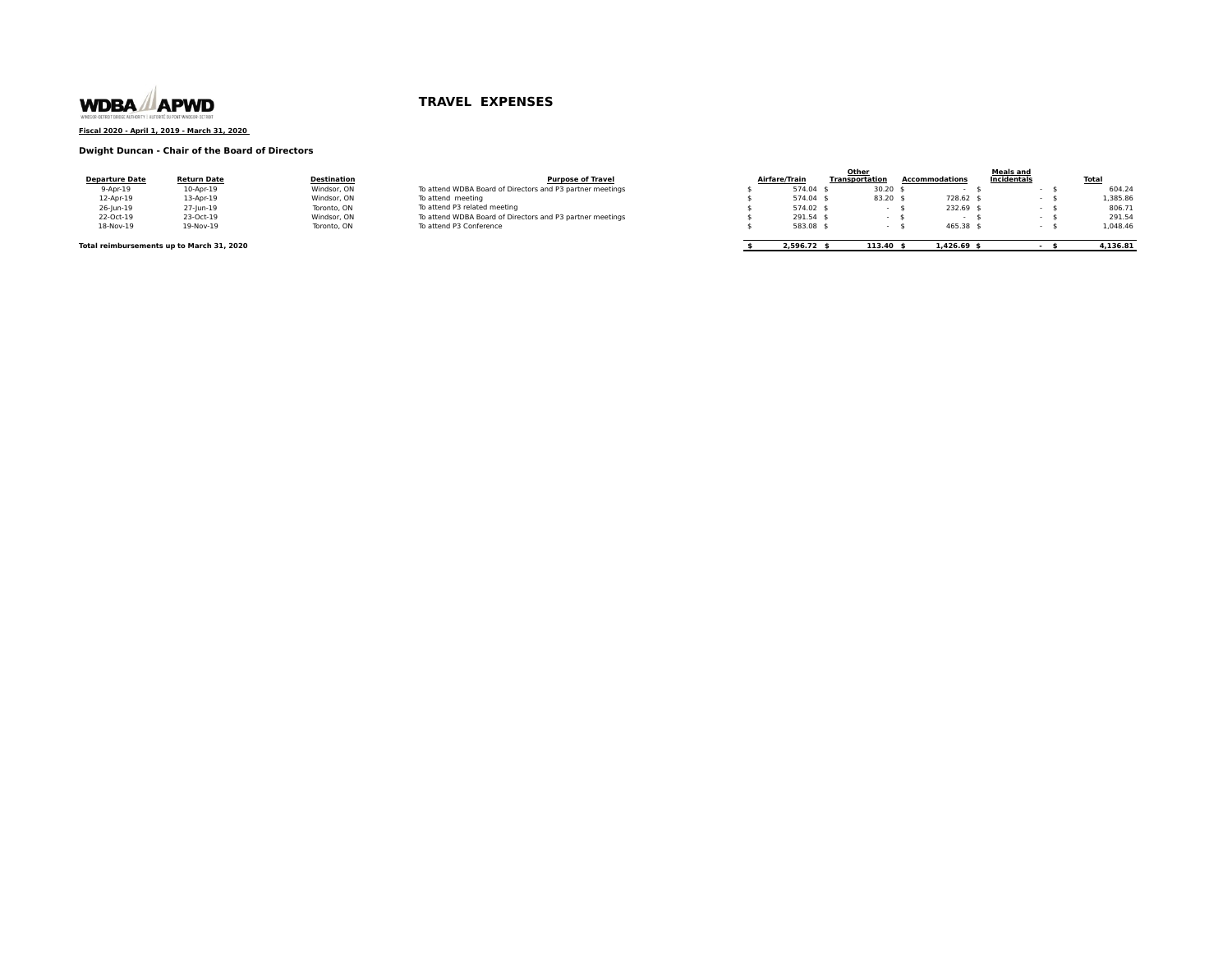

### **Fiscal 2020 - April 1, 2019 - March 31, 2020**

### **Judi Cohen - Director**

|                       |                    |                    |                                                               |               | Other          |                | Meals and   |              |
|-----------------------|--------------------|--------------------|---------------------------------------------------------------|---------------|----------------|----------------|-------------|--------------|
| <b>Departure Date</b> | <b>Return Date</b> | <b>Destination</b> | <b>Purpose of Travel</b>                                      | Airfare/Train | Transportation | Accommodations | Incidentals | <b>Total</b> |
| 14-Jun-19             | 14-Jun-19          | Windsor, ON        | To attend community benefits announcement                     | 699.75 9      | 86.61          |                | $20.10$ \$  | 806.46       |
| 19-Jun-19             | 21-Jun-19          | Windsor, ON        | To Attend Board of Directors meeting                          |               | 407.00 \$      |                | 203.85 \$   | 610.85       |
| $15 -  u  - 19$       | $16$ -Jul-19       | Windsor, ON        | To Attend Board of Directors meeting                          | 506.49 \$     | 71.42 \$       |                | 67.95 \$    | 645.86       |
| 22-Aug-19             | 23-Aug-19          | Windsor, ON        | To attend WDBA Board of Directors strategic planning sessions | 408.21 \$     | $25.30$ \$     |                | 101.30      | 534.8        |
| 22-Oct-19             | 23-Oct-19          | Windsor, ON        | To attend WDBA Board of Directors and P3 partner meetings     | 243.89 \$     | $36.54$ \$     | 158.65         | 88.45 \$    | 527.53       |
| 20-Nov-19             | 22-Nov-19          | Windsor, ON        | To attend WDBA Board of Directors and committee meetings      | 542.26 \$     | $68.43$ \$     | 158.65         | 156.05 \$   | 925.39       |
| 5-Feb-20              | 6-Feb-20           | Windsor, ON        | To attend WDBA Board of Directors and P3 partner meetings     | 475.33        | 65.14          | 159.82         | 108.8       | 809.09       |
| 13-Mar-20             | 13-Mar-20          | Ottawa, ON         | To attend meeting with Minister                               | 986.77 :      |                |                |             | 986.77       |
|                       |                    |                    |                                                               |               |                |                |             |              |

### **Total reimbursements up to March 31, 2020** 5,846.76 **5,846.76 6.12 <b>\$** 3,862.70 **\$** 746.50 **\$** 746.50 **\$** 5,846.76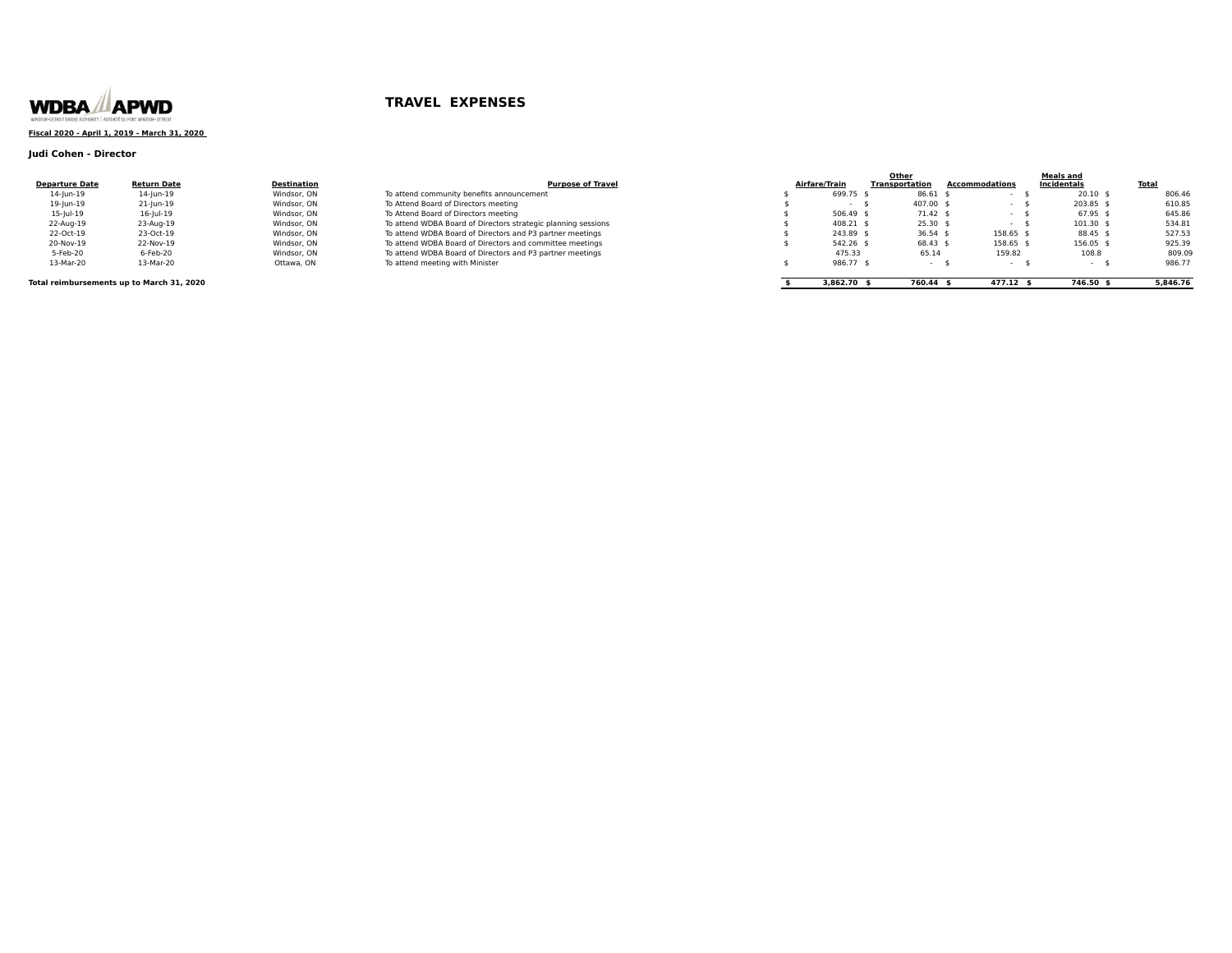

## **Fiscal 2020 - April 1, 2019 - March 31, 2020**

### **Karla Avis - Director**

|                       |                    |                    |                                                               |               | Other                 |                       | <b>Meals and</b> |              |
|-----------------------|--------------------|--------------------|---------------------------------------------------------------|---------------|-----------------------|-----------------------|------------------|--------------|
| <b>Departure Date</b> | <b>Return Date</b> | <b>Destination</b> | <b>Purpose of Travel</b>                                      | Airfare/Train | <b>Transportation</b> | <b>Accommodations</b> | Incidentals      | <b>Total</b> |
| 21-Aug                | 23-Aug             | Windsor, ON        | To attend WDBA Board of Directors strategic planning sessions | 429.54 \$     | 11.40                 | 399.54 \$             | 135.90 \$        | 976.38       |
| 22-Oct-19             | 23-Oct-19          | Windsor, ON        | To attend WDBA Board of Directors and P3 partner meetings     | 382.08        |                       | 222.68 \$             | $71.15$ \$       | 675.91       |
| 21-Nov-19             | 22-Nov-19          | Windsor, ON        | To attend WDBA Board of Directors and committee meetings      | 705.40 \$     | 57.72 \$              | 146.90                | 105.75 \$        | 1.015.77     |
| 5-Feb-20              | 6-Feb-20           | Windsor, ON        | To attend WDBA Board of Directors and P3 partner meetings     | 432.93        |                       | 210.93                | 88.20 \$         | 732.06       |
|                       |                    |                    |                                                               |               |                       |                       |                  |              |
|                       |                    |                    |                                                               | 1,949.95 9    | 69.12                 | 980.05                | 401.00           | 3,400.12     |

**Total reimbursements up to March 31, 2020**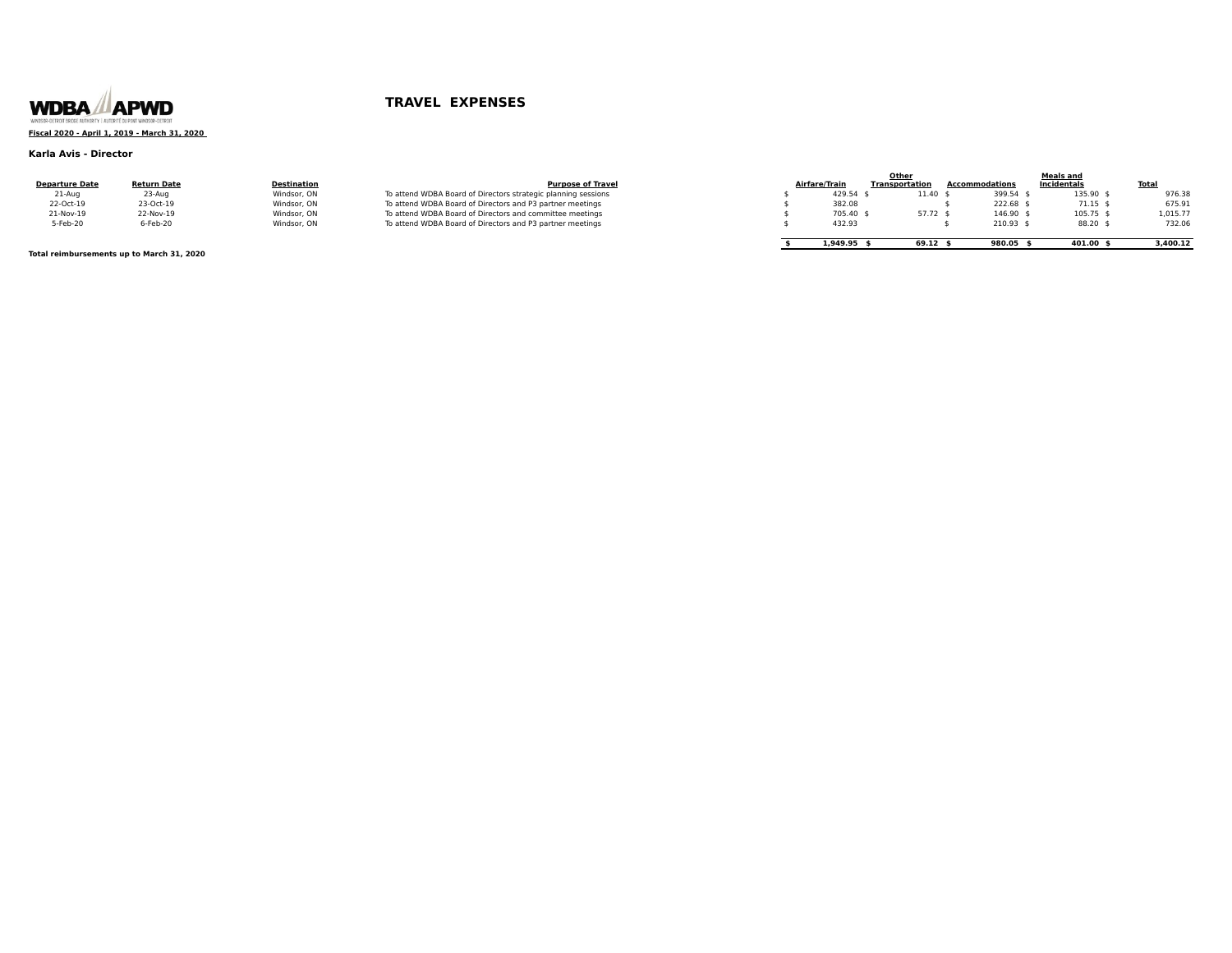

### **Fiscal 2020 - April 1, 2019 - March 31, 2020**

### **Marie Campagna - Director**

| <b>Departure Date</b><br>No expenses to report | <b>Return Date</b> | Destination | <b>Purpose of Travel</b> | Airfare/Trair | Othe <sup>®</sup><br>Transportation | <b>Accommodations</b> | Meals and<br>Incidentals | <u>Total</u> |
|------------------------------------------------|--------------------|-------------|--------------------------|---------------|-------------------------------------|-----------------------|--------------------------|--------------|
| Total reimbursements up to March 31, 2020      |                    |             |                          |               |                                     |                       |                          |              |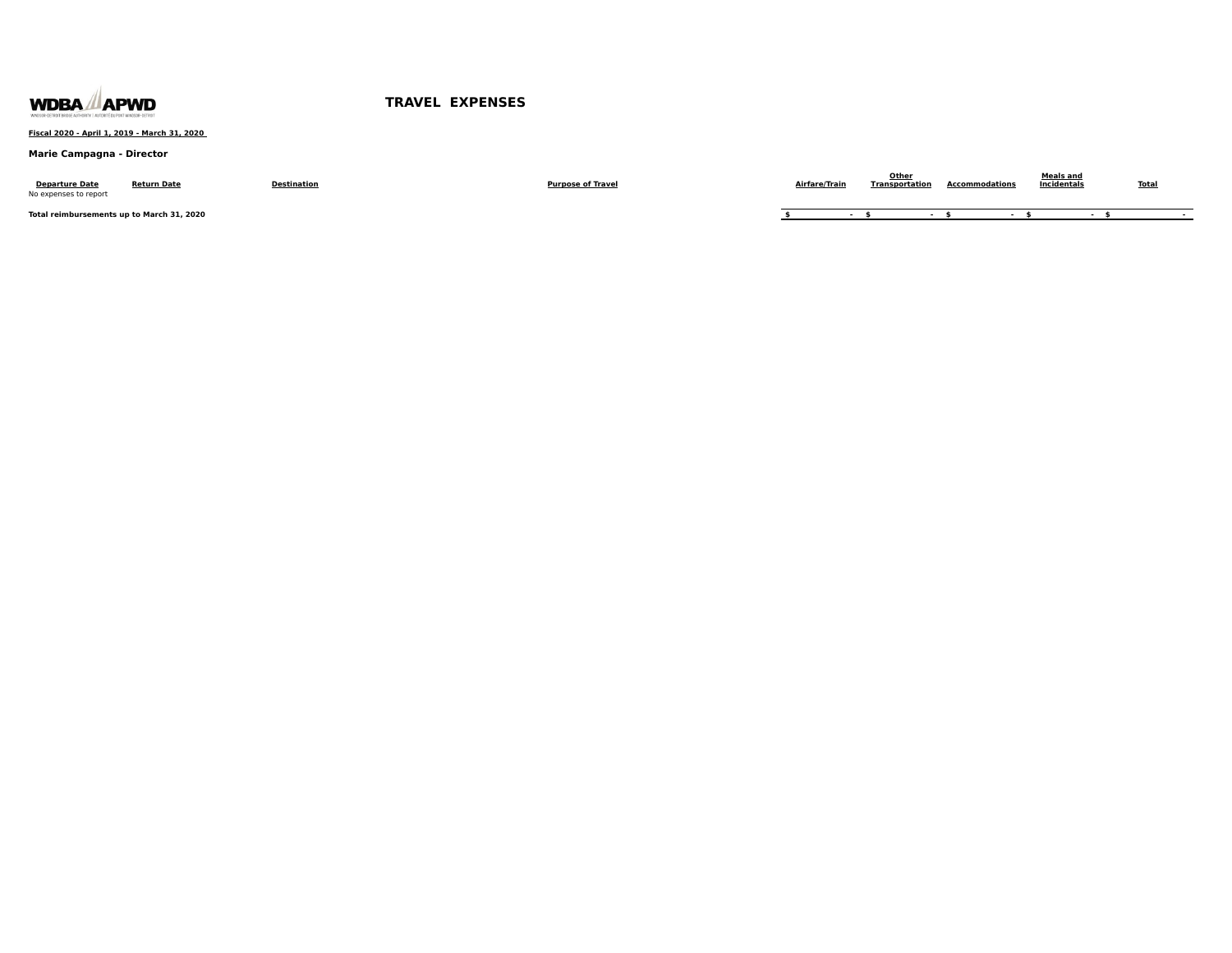

### **Fiscal 2020 - April 1, 2019 - March 31, 2020**

### **Michael Muller - Director**

| <b>Departure Date</b>                     | <b>Return Date</b> | <b>Destination</b> | <b>Purpose of Travel</b>                                  | Airfare/Train | Other<br><b>Transportation</b> | <b>Accommodations</b> | <b>Meals and</b><br>Incidentals | <u>Total</u> |
|-------------------------------------------|--------------------|--------------------|-----------------------------------------------------------|---------------|--------------------------------|-----------------------|---------------------------------|--------------|
| $9-Apr-19$                                | 10-Apr-19          | Windsor, ON        | To attend WDBA Board of Directors and P3 partner meetings | 512.80        |                                | 148.62 \$             | 135.90                          | 797.32       |
| $16$ -May- $19$                           | 17-May-19          | Ottawa, ON         | To attend training                                        | 764.16 \$     |                                | 195.08<br>70.73 \$    | 196.60                          | 1,226.57     |
| 23-Sep-19                                 | 23-Sep-19          | Windsor, ON        | To attend meeting                                         |               |                                | $9.00$ :              |                                 | 9.00         |
| $1-Oct-19$                                | 1-Oct-19           | Windsor, ON        | To attend meetings                                        |               |                                | $13.50$ \$            |                                 | 13.50        |
| 21-Nov-19                                 | 22-Nov-19          | Windsor, ON        | To attend meetings                                        | 476.95 \$     |                                | $22.50$ \$            | 112.10                          | 611.55       |
| 27-Feb-20                                 | 28-Feb-20          | Windsor, ON        | To attend WDBA Board of Directors and committee meetings  | $600.00$ \$   |                                | $90.00$ :             | 67.85                           | 757.85       |
| Total reimbursements up to March 31, 2020 |                    |                    |                                                           | 2.353.91      | 354.35 \$                      | 195.08                | 512.45                          | 3.415.79     |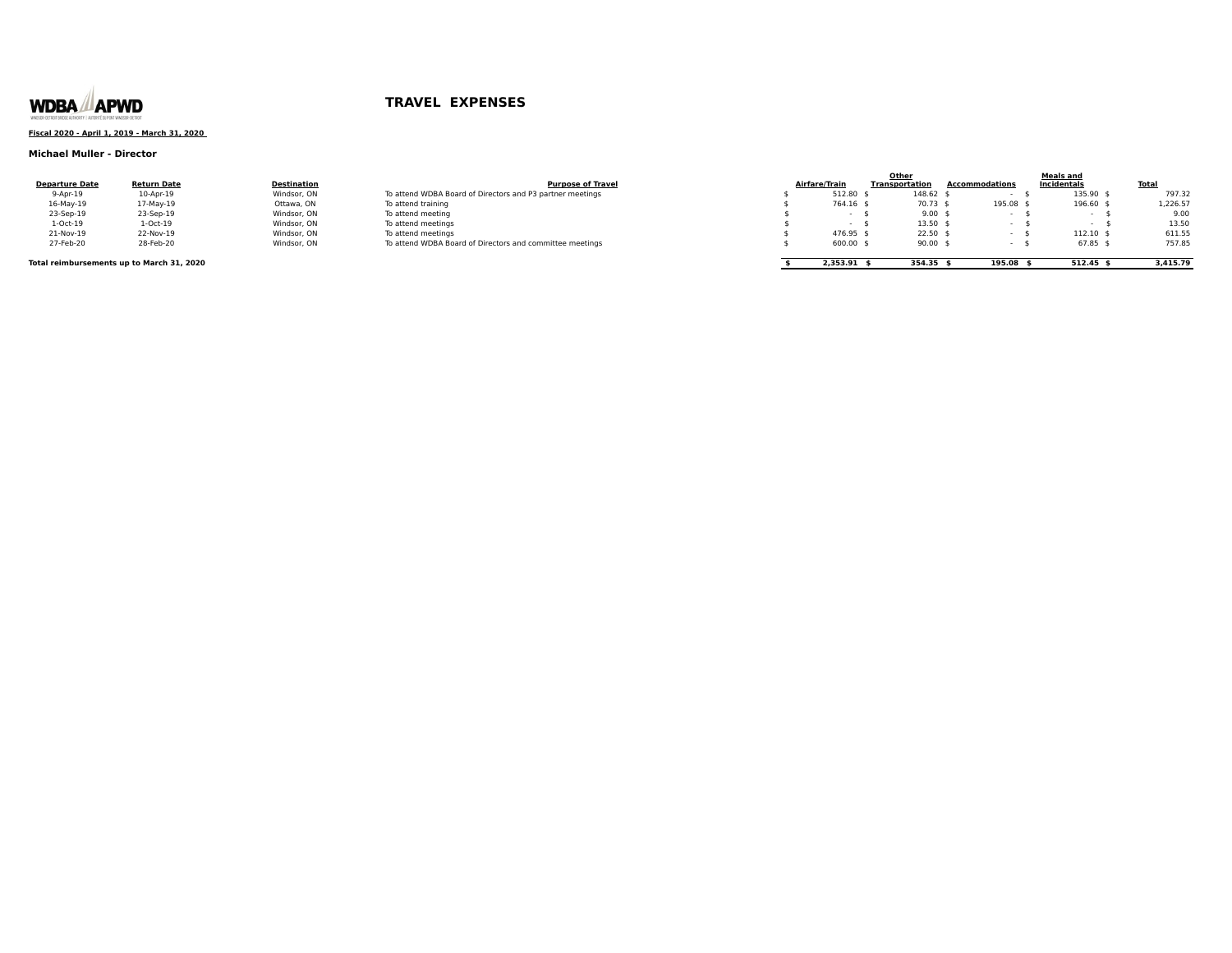

### **Fiscal 2020 - April 1, 2019 - March 31, 2020**

### **Rishabh Malhotra - Director**

| <b>Departure Date</b> | <b>Return Date</b> | Destination |
|-----------------------|--------------------|-------------|
| 9-Apr-19              | 10-Apr-19          | Windsor, ON |
| 20-lun-19             | 21-Jun-19          | Windsor, ON |
| $16$ -lul- $19$       | 17-Jul-19          | Windsor, ON |
| 21-Aug-19             | 23-Aug-19          | Windsor, ON |
| 21-Nov-19             | 22-Nov-19          | Windsor, ON |
| 5-Feb-20              | 6-Feb-20           | Windsor, ON |

|                                           |                    |                    |                                                               |                | Other                 |                | <b>Meals and</b> |              |
|-------------------------------------------|--------------------|--------------------|---------------------------------------------------------------|----------------|-----------------------|----------------|------------------|--------------|
| <b>Departure Date</b>                     | <b>Return Date</b> | <b>Destination</b> | <b>Purpose of Travel</b>                                      | Airfare/Train  | <b>Transportation</b> | Accommodations | Incidentals      | <b>Total</b> |
| 9-Apr-19                                  | 10-Apr-19          | Windsor, ON        | To attend WDBA Board of Directors and P3 partner meetings     | 1.120.61       | 265.69 \$             | 188.62         | 176.50 \$        | 1,751.42     |
| 20-Jun-19                                 | 21-Jun-19          | Windsor, ON        | To attend WDBA Board of Directors and committee meetings      | 2.295.83 \$    | 140.22 \$             | 366.66 \$      | 244.45 \$        | 3.047.16     |
| $16$ -Jul-19                              | 17-jul-19          | Windsor, ON        | To attend WDBA Board of Directors and P3 partner meetings     | 2.328.12 \$    | 113.89 \$             | 411.32 :       | 305.55 :         | 3,158.88     |
| 21-Aug-19                                 | 23-Aug-19          | Windsor, ON        | To attend WDBA Board of Directors strategic planning sessions | 1,131.65 \$    | 122.60 \$             | 354.91 \$      | 244.45 \$        | 1,853.61     |
| 21-Nov-19                                 | 22-Nov-19          | Windsor, ON        | To attend WDBA Board of Directors and committee meetings      | 1.681.05 \$    | 113.54 \$             | 352.56 \$      | 265.10 :         | 2.412.25     |
| 5-Feb-20                                  | 6-Feb-20           | Windsor, ON        | To attend WDBA Board of Directors and P3 partner meetings     | 1,739.43 \$    | 113.73 \$             | 411.32         | 214.55           | 2,479.03     |
| Total reimbursements up to March 31, 2020 |                    |                    |                                                               | $10,296.69$ \$ | 869.67 \$             | 2.085.39 9     | $1,450.60$ f     | 14,702.35    |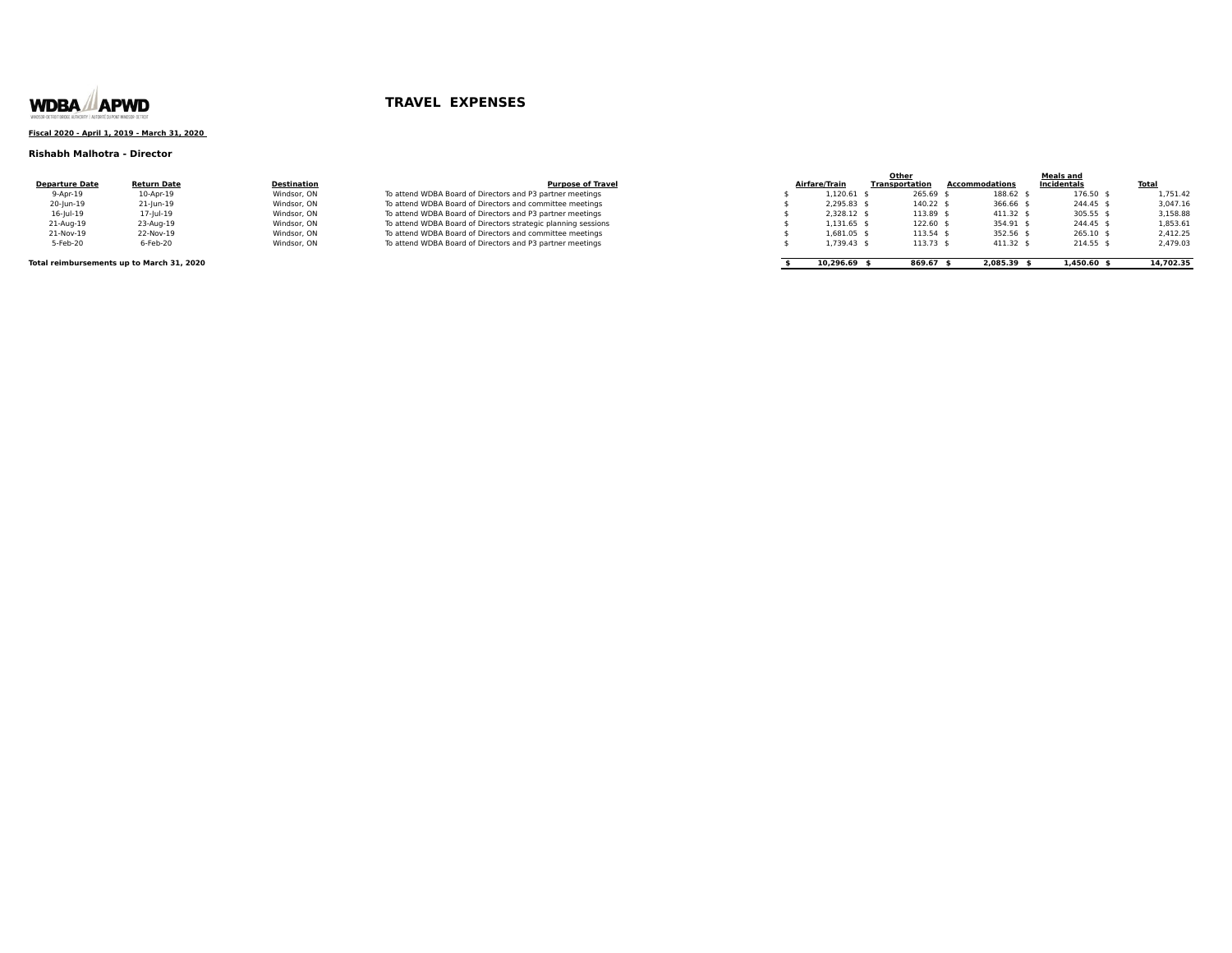

### **Fiscal 2020 - April 1, 2019 - March 31, 2020**

### **Shelly Cunningham - Director**

|                       |                    |             |                                                               |               | Other          |                | Meals and   |              |
|-----------------------|--------------------|-------------|---------------------------------------------------------------|---------------|----------------|----------------|-------------|--------------|
| <b>Departure Date</b> | <b>Return Date</b> | Destination | <b>Purpose of Travel</b>                                      | Airfare/Train | Transportation | Accommodations | Incidentals | <b>Total</b> |
| $9-Apr-19$            | 10-Apr-19          | Windsor, ON | To attend WDBA Board of Directors and P3 partner meetings     | 588.50 :      | 181.45         | 146.90         | $101.30$ \$ | 1.018.15     |
| 20-Jun-19             | 21-lun-19          | Windsor, ON | To attend WDBA Board of Directors and committee meetings      |               | 473.00 \$      | 347.30 \$      | 121.40 \$   | 941.70       |
| 15-Jul-19             | 16-Jul-19          | Windsor, ON | To attend WDBA Board of Directors and committee meetings      | 760.86 \$     | $161.36$ \$    | $\sim$         |             | 922.22       |
| 21-Aug-19             | 23-Aug-19          | Windsor, ON | To attend WDBA Board of Directors strategic planning sessions | 716.70 \$     | 206.99 \$      | 317.30 \$      | $\sim$      | 1.240.99     |
| 26-Sep-19             | 27-Sep-19          | Windsor, ON | To attend WDBA Board of Directors strategic planning sessions | 346.06 \$     | 178.45 \$      | $146.90$ \$    | 70.75 \$    | 742.16       |
| 22-Oct-19             | 23-Oct-19          | Windsor, ON | To attend WDBA Board of Directors and P3 partner meetings     | 451.15 \$     | 216.56 \$      | 146.90         | $71.15$ \$  | 885.76       |
| 28-Oct-19             | 29-Oct-19          | Ottawa, ON  | To attend crown corporation orientation                       | 678.28 \$     | $214.33$ \$    | 192.65         | 142.30 \$   | 1.227.56     |
| 21-Nov-19             | 22-Nov-19          | Windsor, ON | To attend WDBA Board of Directors and committee meetings      | 688.45 \$     | 151.61 \$      | $146.90$ \$    | $50.55$ \$  | 1,037.51     |
| 21-jan-20             | 22-jan-20          | Ottawa, ON  | To attend and speak at a conference                           | 567.54 \$     | 235.83 \$      | 326.70 \$      | $162.40$ \$ | 1.292.47     |
| 5-Feb-20              | 6-Feb-20           | Windsor, ON | To attend WDBA Board of Directors and P3 partner meetings     | 642.12 \$     | 159.92 \$      | 159.82 \$      | $105.75$ \$ | 1,067.61     |
| 27-Feb-20             | 28-Feb-20          | Windsor, ON | To attend WDBA Board of Directors and committee meetings      | 381.09        | 210.90         | 159.82         | $85.15$ \$  | 836.96       |

**Total reimbursements up to March 31, 2020 by the state of the Section 31, 2020 \$** 2,390.40 **\$** 2,390.40 **\$** 2,991.19 **\$** 910.75 \$ 11,213.09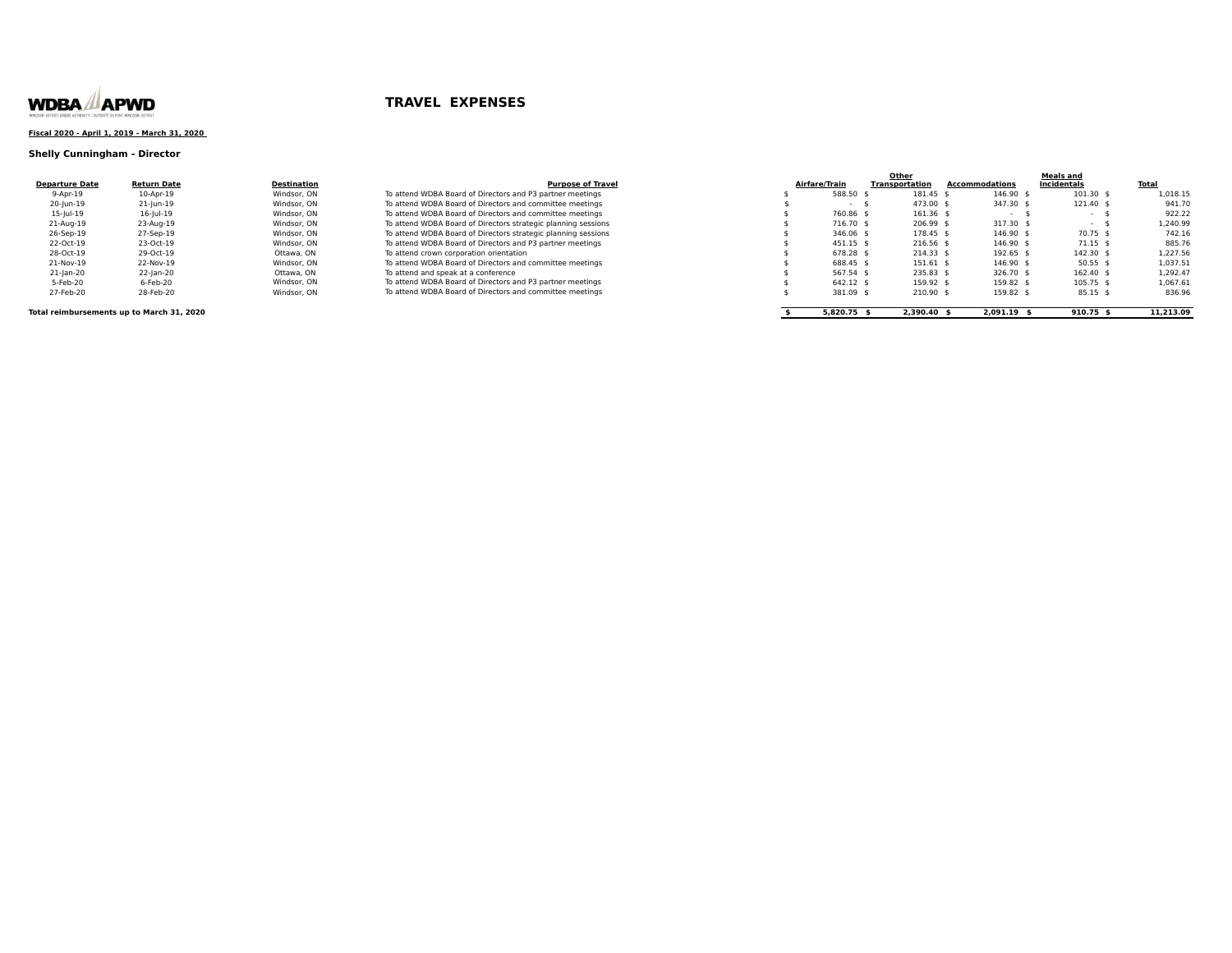

### **Fiscal 2020 ‐ April 1, 2019 ‐ March 31, 2020**

### **Bryce Phillips ‐ Chief Executive Officer**

|                                           |                    |                            |                                                                                       |                          | Other          |                          |                                  | Meals and |                          |     |              |  |  |
|-------------------------------------------|--------------------|----------------------------|---------------------------------------------------------------------------------------|--------------------------|----------------|--------------------------|----------------------------------|-----------|--------------------------|-----|--------------|--|--|
| <b>Departure Date</b>                     | <b>Return Date</b> | <b>Destination</b>         | <b>Purpose of Travel</b>                                                              | Airfare/Train            | Transportation |                          | <b>Accommodations</b>            |           | Incidentals              |     | <b>Total</b> |  |  |
| 17-Apr-19                                 | 17-Apr-19          | Lansing, Michigan          | To attend meeting with Michigan Department of Transportation                          |                          | -Ś             | 216.03                   | - Ś<br>٠                         | - Ś       | $54.27$ \$               |     | 270.30       |  |  |
| 3-May-19                                  | 3-May-19           | Brighton, Michigan         | To attend meeting with Michigan Department of Transportation                          | $\overline{\phantom{a}}$ | Ś              | 98.34 \$                 | ٠                                | -Ś        | $27.42 \quad$            |     | 125.76       |  |  |
| 6-May-19                                  | 8-May-19           | Cleveland, Ohio            | To attend the Great Lakes Economic Forum 2019                                         | 822.21 \$                |                | 199.93                   | - \$<br>$\sim$                   | - Ś       | 122.07                   | - Ś | 1,144.21     |  |  |
| 15-May-19                                 | 16-May-19          | Denver, Colorado           | To attend National Council for Public-Private Partnerships conference                 | 635.52 \$                |                | 195.83 \$                | 591.36 \$                        |           | 290.44                   | - Ś | 1,713.15     |  |  |
| 21-May-19                                 | 21-May-19          | Toronto, Ontario           | To attend Canadian council for Public Private Partnership event                       | 811.62 \$                |                | 152.14 \$                | $\sim$                           | - Ś       | $\sim$                   | -Ś  | 963.76       |  |  |
| 4-Jun-19                                  | 4-Jun-19           | Lansing, Michigan          | To attend meeting with Governor of Michigan                                           |                          | s.             | 176.48 \$                | ٠                                | - Ś       | $27.05$ \$               |     | 203.53       |  |  |
| 11-Jun-19                                 | 16-Jun-19          | Ottawa, ON & Toronto, ON   | To attend forum, meeting with Canadian government officials and consultants           | 2,620.91 \$              |                | 699.80 \$                | 1,543.80 \$                      |           | 417.03                   | - S | 5,281.54     |  |  |
| 26-Jun-19                                 | 26-Jun-19          | Toronto, Ontario           | To attend meeting with P3 partner representative and Chair of WDBA Board of Directors | 859.08 \$                |                | 107.15 \$                | ٠                                | - Ś       | $\sim$                   | -Ś  | 966.23       |  |  |
| 24-Jun-19                                 | 24-Jun-19          | Toronto, Ontario           | To attend presentation                                                                | 829.70 \$                |                | 170.90 \$                | 433.65 \$                        |           | 57.90                    |     | 1,492.15     |  |  |
| 26-Jun-19                                 | 26-Jun-19          | Detroit, Michigan          | To attend safety steering committee meeting                                           |                          | - Ś            | 20.54                    |                                  |           | $\sim$                   |     | 20.54        |  |  |
| 9-Jul-19                                  | 12-Jul-19          | Whistler, British Columbia | Presenting at IJ Canada Infrastructure 2019                                           | 1,943.41 \$              |                | 590.93 \$                | 784.16 \$                        |           | 305.55                   | - S | 3,624.05     |  |  |
| 15-Jul-19                                 | 15-Jul-19          | Detroit, Michigan          | To attend meeting with IA Board Member                                                |                          | - Ś            | 43.54 \$                 | ٠                                | -Ś        | 66.81                    | - Ś | 110.35       |  |  |
| $1$ -Jul- $19$                            | 31-Jul-19          | Windsor, ON & Detroit, MI  | Local Travel for the month of July 2019                                               |                          | -Ś             | 47.42 \$                 | ٠                                | - 5       | $\sim$                   | - 5 | 47.42        |  |  |
| 1-Aug-19                                  | 31-Aug-19          | Windsor, ON & Detroit, MI  | Local Travel for the month of August 2019                                             |                          | -Ś             | 89.87                    | -S<br>$\overline{\phantom{a}}$   | - S       | $\overline{\phantom{a}}$ | S,  | 89.87        |  |  |
| $1-Oct-19$                                | 1-Oct-19           | Detroit, MI                | To attend luncheon with Consul general & other officials                              |                          | - Ś            | 33.73                    | - \$<br>$\overline{\phantom{a}}$ | - Ś       | $\sim$                   | -Ś  | 33.73        |  |  |
| 3-Oct-19                                  | 4-Oct-19           | Brooklyn, NY               | To attend P3 Awards Ceremony                                                          | 1,041.69 \$              |                | 725.64                   | $\overline{\phantom{a}}$         | -Ś        | 127.31                   | - Ś | 1,894.64     |  |  |
| 24-Oct-19                                 | 24-Oct-19          | Toronto, ON                | To attend Canadian Chamber of Commerce - Executive event                              | 763.03 \$                |                | 183.75 \$                | ٠                                | - S       | ٠                        | -S  | 946.78       |  |  |
| 3-Nov-19                                  | 3-Nov-19           | Lansing, MI                | To attend the Michigan P3 showcase                                                    |                          | - Ś            | 182.58                   | ٠                                | -Ś        | 66.92                    | - Ś | 249.50       |  |  |
| 4-Nov-19                                  | 5-Nov-19           | Toronto, ON                | To attend training                                                                    | 348.32 \$                |                | 168.63                   | $222.11$ \$<br>- Ś               |           | 159.35 \$                |     | 898.41       |  |  |
| 16-Nov-19                                 | 19-Nov-19          | Toronto, ON                | To attend conference                                                                  | 436.46 \$                |                | 213.46 \$                | 807.36 \$                        |           | 285.45 \$                |     | 1,742.73     |  |  |
| 20-Nov-19                                 | 20-Nov-19          | Detroit, MI                | To attend vendor Summit                                                               | $\sim$                   | -\$            | $36.83$ \$               | ٠                                | - S       | $27.17$ \$               |     | 64.00        |  |  |
| 27-Nov-19                                 | 28-Nov-19          | Toronto, ON                | To attend training                                                                    | 1,168.84 \$              |                | 89.98 \$                 | 345.03 \$                        |           | 108.80                   | - S | 1,712.65     |  |  |
| 5-Dec-19                                  | 6-Dec-19           | Ottawa, ON                 | To attend meeting with Deputy Minister                                                | 869.52 \$                |                | $\sim$                   | Ś<br>$\sim$                      | - S       | $\sim$                   | -Ś  | 869.52       |  |  |
| 12-Dec-19                                 | 13-Dec-19          | Ottawa, ON                 | To attend meeting with Deputy Minister                                                | 820.86 \$                |                | ٠                        | 231.51 \$                        |           | $\sim$                   |     | 1,052.37     |  |  |
| 16-Dec-19                                 | 16-Dec-19          | Toronto, ON                | To attend meeting with P3 partners and WDBA board of directors chair                  | 829.70 \$                |                | 76.40                    | $\overline{\phantom{a}}$         | - Ś       | 71.15                    | - Ś | 977.25       |  |  |
| $1$ -Jan-20                               | 31-Jan-20          | Windsor, ON                | Local Travel for the month of January 2020                                            | $\sim$                   | -\$            | 92.77                    | - \$<br>$\sim$                   | - Ś       | $\sim$                   | -Ś  | 92.77        |  |  |
| 9-Jan-20                                  | 9-Jan-20           | Detroit, MI                | To attend media event                                                                 |                          | - Ś            | $\sim$                   | $\overline{\phantom{a}}$         | -Ś        | $27.13 \quad$            |     | 27.13        |  |  |
| 23-Jan-20                                 | 23-Jan-20          | Ottawa, ON                 | To attend meeting with Deputy Minister                                                | 790.15 \$                |                | 121.20                   | ٠                                | - 5       | 91.50                    | - Ś | 1,002.85     |  |  |
| 6-Feb-20                                  | 6-Feb-20           | Windsor, ON                | To attend meeting with P3 partners and WDBA board of directors chair                  | $\overline{\phantom{a}}$ | - Ś            | 33.93                    | ٠                                | -Ś        | ٠                        | -Ś. | 33.93        |  |  |
| 24-Feb-20                                 | 25-Feb-20          | Toronto, ON                | to attend training and meeting                                                        | 642.12 \$                |                | 161.71 \$                | 273.82 \$                        |           | 105.50                   | -S  | 1,183.15     |  |  |
| 13-Mar-20                                 | 13-Mar-20          | Ottawa, ON                 | To attend meeting with Deputy Minister                                                | 1,410.74 \$              |                | $\overline{\phantom{a}}$ | Ś<br>$\overline{\phantom{a}}$    | - Ś       | $\overline{\phantom{a}}$ |     | 1,410.74     |  |  |
| 25-May-20                                 | 27-May-20          | Mackinac, MI               | To Attend 2020 Mackinac Policy Conference                                             |                          | - Ś            | ٠                        | 2,045.47 \$<br>Ś                 |           | $\sim$                   |     | 2,045.47     |  |  |
| Total reimbursements up to March 31, 2020 |                    |                            |                                                                                       | 17,643.88 \$             |                | 4,929.51 \$              | 7,278.27 \$                      |           | 2,438.82 \$              |     | 32,290.48    |  |  |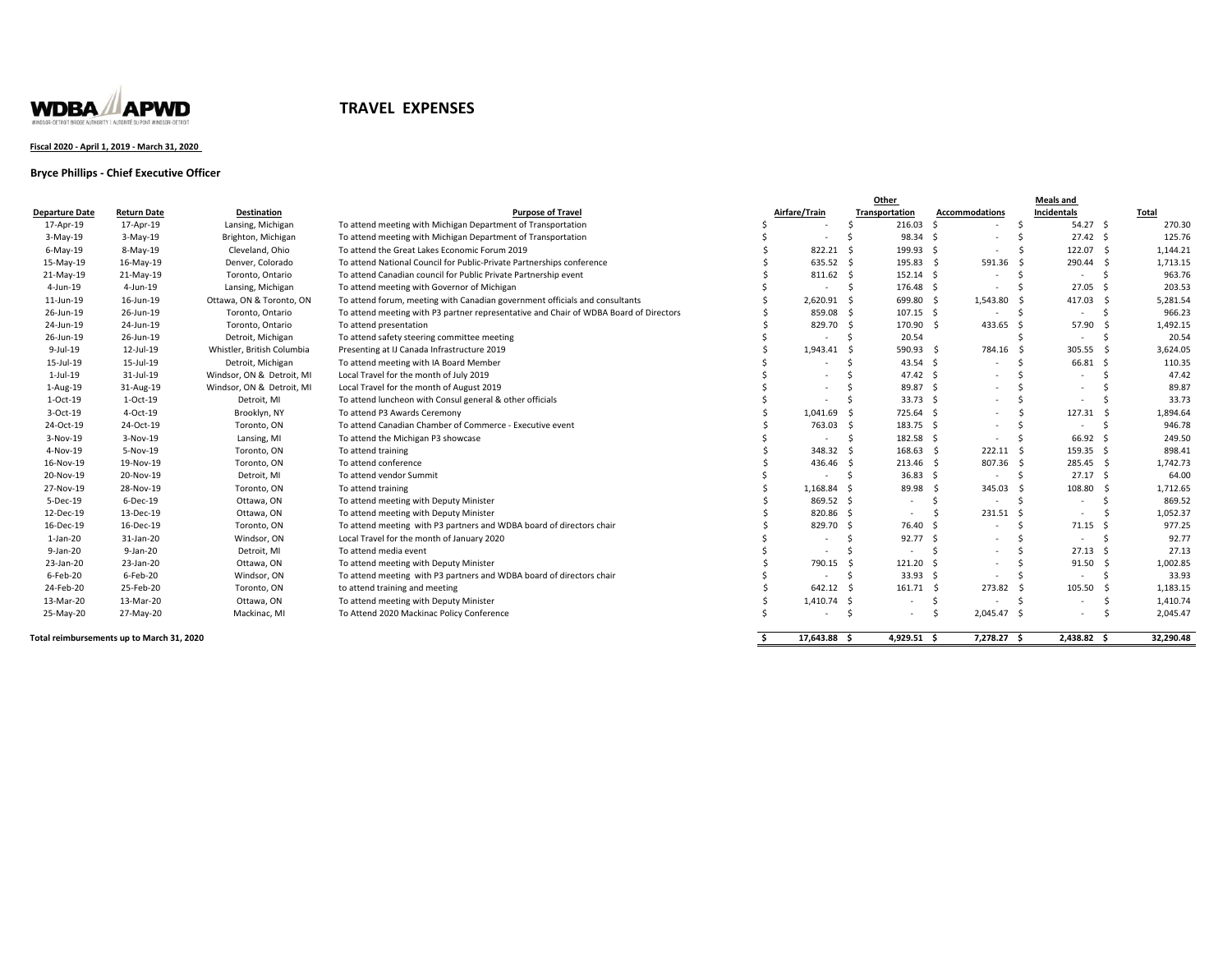

### **Fiscal 2020 - April 1, 2019 - March 31, 2020**

### **Mike St. Amant - Chief Financial Administrative Officer**

|                                           |             |                    |                                                              |               | Other          |                | <b>Meals and</b>   |              |
|-------------------------------------------|-------------|--------------------|--------------------------------------------------------------|---------------|----------------|----------------|--------------------|--------------|
| <b>Departure Date</b>                     | Return Date | Destination        | <b>Purpose of Travel</b>                                     | Airfare/Train | Transportation | Accommodations | Incidentals        | <b>Total</b> |
| $3-May-19$                                | $3-May-19$  | Brighton, Michigan | To attend meeting with Michigan Department of Transportation |               | 98.56 \$       |                |                    | 98.56        |
| 27-Oct-19                                 | 29-Oct-19   | Ottawa, ON         | To attend Public Sector Conference                           | 368.09        | 391.98         | 444.22         | 203.55 \$          | 1,407.84     |
| 1-Dec-19                                  | 31-Dec-19   | Windsor, ON        | Local Travel for the month of December 2019                  |               | $60.02$ \$     |                |                    | 60.02        |
| 17-Dec-19                                 | 17-Dec-19   | Ottawa, ON         | To attend meetings                                           | 327.52 \$     | $98.23$ \$     |                | 71.15 <sub>5</sub> | 496.90       |
| 1-Feb-20                                  | 29-Feb-20   | Windsor, ON        | Local Travel for the month of February 2020                  |               | 19.55 \$       |                |                    | 19.55        |
| Total reimbursements up to March 31, 2020 |             |                    |                                                              | 695.61 \$     | 668.34         | 444.22 \$      | 274.70             | 2.082.87     |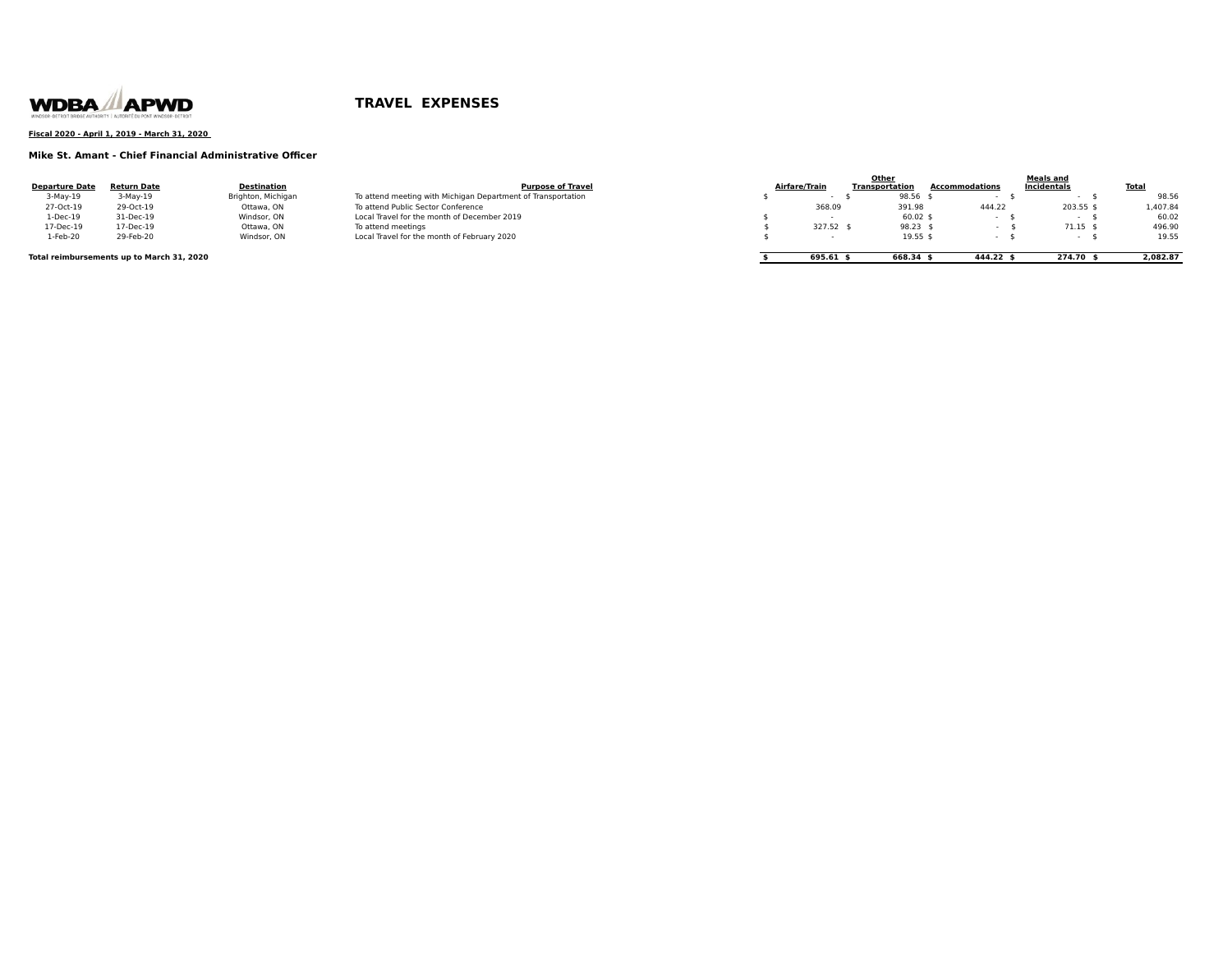

**Fiscal 2020 - April 1, 2019 - March 31, 2020** 

### **Heather Grondin - Vice President, Communications & Stakeholder Relations**

| <b>Departure Date</b>                     | <b>Return Date</b> | <b>Destination</b>                       | <b>Purpose of Travel</b>                                      |    | Airfare/Train            | Other<br><b>Transportation</b>     | <b>Accommodations</b>   | <b>Meals and</b><br><b>Incidentals</b> | <b>Total</b> |
|-------------------------------------------|--------------------|------------------------------------------|---------------------------------------------------------------|----|--------------------------|------------------------------------|-------------------------|----------------------------------------|--------------|
| $1-Apr-19$                                | 30-Apr-19          | Windsor, ON                              | Local Travel for the month of April 2019                      |    | $\sim$                   | $18.81$ \$<br>- \$                 | - \$<br>$\sim$ 10 $\pm$ | 70.75 \$                               | 89.56        |
| $1-Apr-19$                                | 30-Apr-19          | Detroit. MI                              | Local Travel for the month of April 2019                      |    | $\overline{\phantom{a}}$ | $57.20$ \$                         | $\sim$ 10 $\pm$         | $53.74$ \$                             | 110.94       |
| 21-May-19                                 | 21-May-19          | Toronto, Ontario                         | To attend CCPPP Minister Event                                |    | 559.63 \$                | $71.43 \text{ s}$                  | $-5$                    | $-5$                                   | 631.06       |
| $1-May-19$                                | 31-May-19          | Windsor, ON                              | Local Travel for the month of May 2019                        |    | $\sim$                   | 14.47 <sub>5</sub><br>$\mathbf{A}$ | $-5$                    | $20.10$ \$                             | 34.57        |
| $1-May-19$                                | 31-May-19          | Detroit. MI                              | Local Travel for the month of May 2019                        |    | $\overline{\phantom{a}}$ | 158.96 \$                          | $-5$                    | $80.67$ \$                             | 239.63       |
| 12-Jun-19                                 | $13$ -Jun-19       | Ottawa, Ontario                          | To attend meeting with Canadian Government officials and WFIN |    | 666.98 \$                | 153.09 \$                          | 517.09 \$               | 176.50 \$                              | 1,513.66     |
| $1$ -Jun- $19$                            | 30-Jun-19          | Windsor, ON                              | Local Travel for the month of June 2019                       |    | $\sim$                   | $4.40 \text{ }$ \$<br>- \$         | $-5$                    | $50.65$ \$                             | 55.05        |
| $1$ -Jun- $19$                            | 30-Jun-19          | Detroit, MI                              | Local Travel for the month of June 2019                       |    |                          | $28.60$ \$<br>- \$                 | $-5$                    | 68.17 \$                               | 96.77        |
| 14-Jun-19                                 | 14-Jun-19          | Toronto, Ontario                         | To attend meeting with Canadian Government officials          |    | 495.77 \$                | $-5$                               | $-5$                    | $-5$                                   | 495.77       |
| $1 -  u  - 19$                            | $31$ -Jul-19       | Windsor, ON & Detroit MI                 | Local Travel for the month of July 2019                       |    |                          | $26.16$ \$                         | $\sim$                  | $94.01$ \$                             | 120.17       |
| $10$ -Jul-19                              | $10$ -Jul-19       | Leamington, ON                           | To attend meeting with Caldwell First Nation                  |    |                          | 59.39 \$                           | $-5$                    | $-5$                                   | 59.39        |
| 1-Aug-19                                  | 31-Aug-19          | Detroit, MI                              | Local Travel for the month of August 2019                     |    | $\sim$                   | $37.90$ \$<br>- \$                 | $-5$                    | $26.34$ \$                             | 64.24        |
| 10-Sep-19                                 | 10-Sep-19          | Walpole Island, ON                       | To attend meeting with WFIN                                   |    | $\sim$                   | 148.20 \$<br>$\mathbf{\hat{S}}$    | $-5$                    | $50.65$ \$                             | 198.85       |
| $1-Sep-19$                                | 30-Sep-19          | Windsor, ON & Detroit MI                 | Local Travel for the month of September 2019                  |    |                          | $82.42$ \$                         | $\sim$                  | 187.87 \$                              | 270.29       |
|                                           | 4-Oct-19           |                                          | To attend P3 Awards Ceremony                                  |    | $617.43$ \$              | 70.98 \$                           | 556.80 \$               | 120.64 \$                              | 1,365.85     |
| 3-Oct-19                                  |                    | Brooklyn, NY<br>Windsor, ON & Detroit MI |                                                               |    |                          |                                    |                         |                                        |              |
| 1-Oct-19                                  | 31-Oct-19          |                                          | Local Travel for the month of October 2019                    |    | $\overline{\phantom{a}}$ | 151.85 \$<br>\$                    | $27.28$ \$              | $-5$                                   | 179.13       |
| 28-Oct-19                                 | 29-Oct-19          | Niagara Falls, ON                        | To attend TBWG Plenary                                        |    | $\sim$                   | 429.78 \$<br>- \$                  | 100.98 \$               | 197.25 \$                              | 728.01       |
| $1-Dec-19$                                | 31-Dec-19          | Windsor, ON & Detroit MI                 | Local Travel for the month of December 2019                   |    |                          | $32.77$ \$                         | $\sim$                  | $144.74$ \$                            | 177.51       |
| 26-Nov-19                                 | 28-Nov-19          | Toronto, ON                              | To attend Training                                            |    | $903.15$ \$              | 111.88 \$                          | 561.74 \$               | $306.05$ \$                            | 1.882.82     |
| 17-Nov-19                                 | 19-Nov-19          | Ottawa, ON                               | To attend Training                                            |    | 499.74 \$                | $210.37$ \$                        | 378.64 \$               | 285.45 \$                              | 1,374.20     |
| 3-Dec-19                                  | 4-Dec-19           | Washington, DC                           | To attend Conference                                          |    | 820.05                   | 158.87 \$                          | 792.34                  | 233.87 \$                              | 2,005.13     |
| 16-Dec-19                                 | 17-Dec-19          | Ottawa, ON                               | to attend meetings                                            |    | 556.24                   | 72.89 \$                           | 213.89                  | $217.6$ \$                             | 1,060.62     |
| $1$ -Jan-20                               | $31$ -Jan-20       | Windsor, ON & Detroit MI                 | Local Travel for the month of January 2020                    |    | $\overline{\phantom{a}}$ | 89.59 \$                           | $\sim$                  | 74.87 \$                               | 164.46       |
| 24-Feb-20                                 | 25-Feb-20          | Toronto, ON                              | To attend Training                                            |    | 327.98 \$                | 70.07 \$                           | 233.86 \$               | 176.65 \$                              | 808.56       |
| 7-jan-20                                  | $8$ -Jan-20        | Washington, DC                           | To aatend meeting                                             |    | 1,000.85 \$              | 122.20 \$                          | 534.76 \$               | 259.83 \$                              | 1,917.64     |
| 1-Feb-20                                  | 29-Feb-20          | Windsor, ON & Detroit MI                 | Local Travel for the month of February 2020                   |    | $\overline{\phantom{a}}$ | 88.47 \$<br>- \$                   | $-5$                    | $-5$                                   | 88.47        |
| 5-Feb-20                                  | 5-Feb-20           | Chicago, IL                              | to attend meetings                                            |    | 882.13 \$                | 306.46 \$                          | $-5$                    | 119.74 \$                              | 1,308.33     |
| 10-Feb-20                                 | 10-Feb-20          | Monroe, MI                               | To attend Stakeholder meeting                                 |    |                          | $85.64$ \$<br>\$                   | $-5$                    | 66.15 \$                               | 151.79       |
| 3-Mar-20                                  | 5-Mar-20           | Toronto, ON                              | To attend presentation                                        |    | 543.81 \$                | 271.09 \$                          | 373.72 \$               | 306.05 \$                              | 1,494.67     |
| Total reimbursements up to March 31, 2020 |                    |                                          |                                                               | £. | 7,873.76 \$              | $3,133.94$ \$                      | $4,291.10$ \$           | 3,388.34 \$                            | 18.687.14    |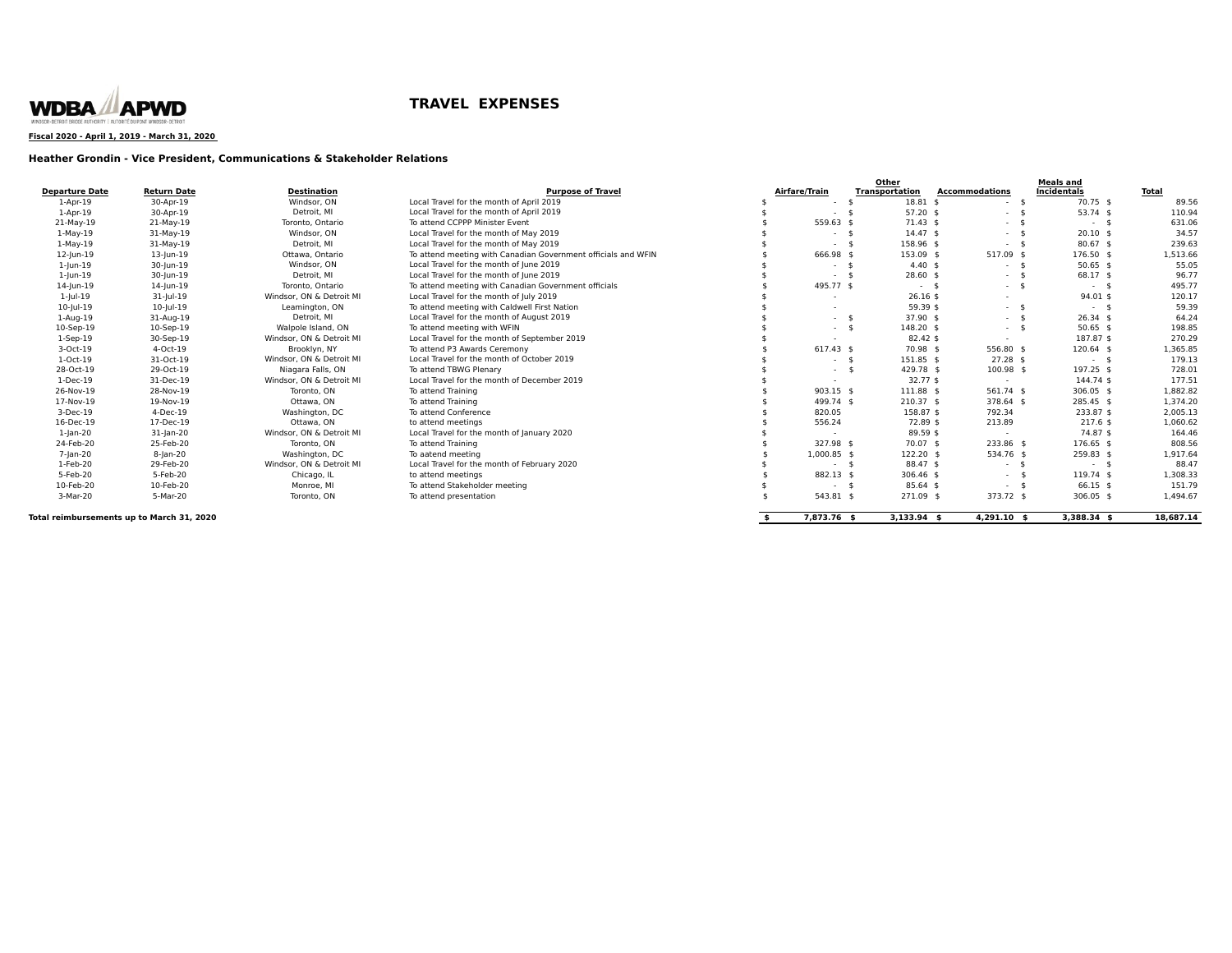

### **Fiscal 2020 - April 1, 2019 - March 31, 2020**

### **Vicky Tuquero - Corporate General Counsel**

|                       |                                           |                    |                                                                                |               | Other                 |                       | <b>Meals and</b> |              |
|-----------------------|-------------------------------------------|--------------------|--------------------------------------------------------------------------------|---------------|-----------------------|-----------------------|------------------|--------------|
| <b>Departure Date</b> | <b>Return Date</b>                        | Destination        | <b>Purpose of Travel</b>                                                       | Airfare/Train | <b>Transportation</b> | <b>Accommodations</b> | Incidentals      | <b>Total</b> |
| 25-Apr-19             | 25-Apr-19                                 | Toronto, ON        | To attend meeting with consultants                                             | 638.44 \$     | 47.45                 |                       | $71.15$ \$       | 757.04       |
| 21-Jun-19             | 21-Jun-19                                 | Toronto, Ontario   | To attend meeting with Consultants - RESCHEDULED - flight only - porter credit | 529.67 \$     |                       |                       |                  | 529.67       |
| 2-Aug-19              | 3-Aug-19                                  | Grand Rapids, MI   | To attend meeting with Legal Counsel                                           | - 5           | $363.19$ \$           | 177.78 \$             | 191.22 \$        | 732.19       |
| 24-Nov-19             | 29-Nov-19                                 | Toronto, ON        | To attend training                                                             | $-$ \$        | 459.18 \$             | 1.414.92 \$           | 491.55 \$        | 2,365.65     |
| 1-Dec-19              | 31-Dec-19                                 | Windsor, ON        | Local Travel for the month of December 2019                                    |               | $51.63$ \$            | <b>Service</b>        | . .              | 51.63        |
| 16-Dec-19             | 17-Dec-19                                 | Ottawa. ON         | To attend project briefing meetings                                            | 198.33 \$     | $29.69$ \$            | 178.63 \$             | $217.60$ \$      | 624.25       |
| 7-Jan-20              | $8$ -Jan-20                               | Washington, DC     | CBP Financial Close Anniversary Project Update                                 | 525.04 \$     | 239.59 \$             | 278.60 \$             | 286.63 \$        | 1,329.86     |
| 5-Feb-20              | 5-Feb-20                                  | Chicago, IL        | To attend meeting                                                              | 514.01 \$     |                       |                       |                  | 514.01       |
| 11-Feb-20             | 11-Feb-20                                 | Lansing, MI        | To attend meeting with Legal Counsel                                           |               | 176.63                |                       |                  | 176.63       |
| 15-Mar-20             | 19-Mar-20                                 | San Diego, CA, USA | To attend Conference                                                           | 906.80        |                       |                       |                  | 906.80       |
| 24-Feb-20             | 24-Feb-20                                 | Toronto, ON        | To attend meeting with Legal Counsel                                           | 299.73 \$     | 44.72 \$              | $\sim$ $\sim$         | $20.35$ \$       | 364.80       |
|                       | Total reimbursements up to March 31, 2020 |                    |                                                                                | $3.612.02$ \$ | $1.412.08$ \$         | $2.049.93$ \$         | $1.278.50$ \$    | 8.352.53     |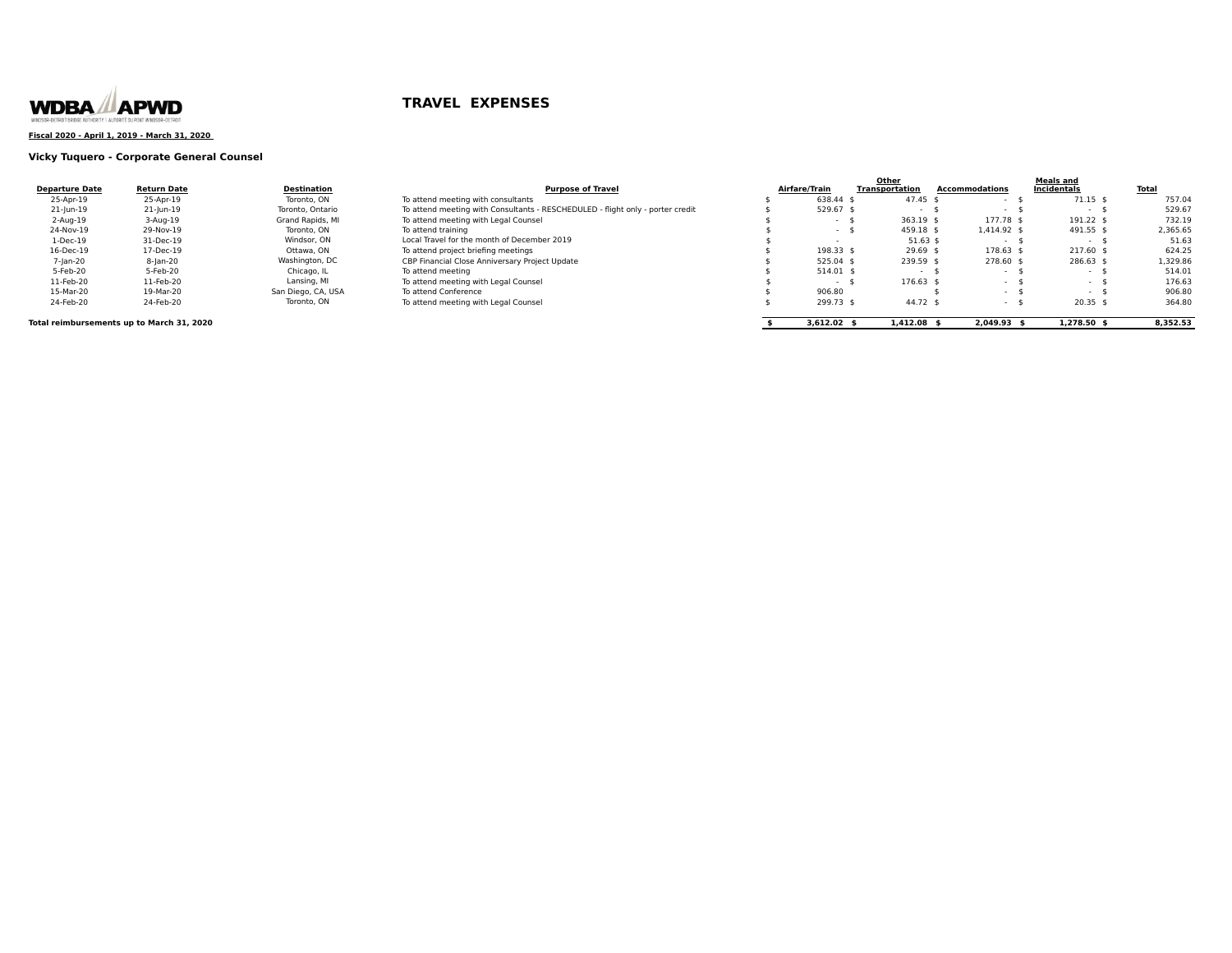

**Fiscal 2020 - April 1, 2019 - March 31, 2020** 

**Leslie Martin - Executive Vice President, Engineering and Operations**

|                       |                                           |                          |                                                        |                       | Other          |                | Meals and     |          |
|-----------------------|-------------------------------------------|--------------------------|--------------------------------------------------------|-----------------------|----------------|----------------|---------------|----------|
| <b>Departure Date</b> | <b>Return Date</b>                        | Destination              | <b>Purpose of Travel</b>                               | Airfare/Train         | Transportation | Accommodations | Incidentals   | Total    |
| 5-Apr-19              | $9 - A$ pr $-19$                          | Montreal, QC             | Guest speaker at Quebec Transportation Association     |                       | 576.19 \$      | $50.00$ \$     | 188.53 \$     | 814.72   |
| 19-Aug-19             | 20-Aug-19                                 | Montreal, QB             | To attend NBSL session                                 | $1.046.12$ \$         | 135.60 \$      | 287.97 \$      | 176.50 \$     | 1,646.19 |
| $1 -  u  - 19$        | 30-Sep-19                                 | Windsor, ON              | Local Travel for the months of July - September 2019   |                       | $41.61$ \$     |                | $\sim$ $\sim$ | 41.61    |
| 1-Aug-19              | 30-Sep-19                                 | Detroit. MI              | Local Travel for the months of August - September 2019 |                       | $36.91$ \$     |                |               | 36.91    |
| 12-Sep-19             | 13-Sep-19                                 | Etobicoke, ON            | To attend Institution of Civil Engineers gala dinner   |                       | $54.15$ \$     |                |               | 54.15    |
| 18-Nov-19             | 19-Nov-19                                 | Toronto, ON              | To Attend P3 Conference                                |                       | $261.30$ \$    | $100.00$ \$    | 135.70 \$     | 497.00   |
| 16-Dec-19             | 17-Dec-19                                 | Ottawa, ON               | To attend meetings                                     | 920.73 \$             | $45.14$ \$     | $178.63$ \$    | $217.60$ \$   | 1,362.10 |
| $1-Oct-19$            | 31-Dec-19                                 | Windsor, ON & Detroit MI | Local Travel for the month of December 2019            |                       | 198.05 \$      |                |               | 198.05   |
| 7-jan-20              | 8-jan-20                                  | Washington, DC           | CBP Financial Close Anniversary Project Update         | 654.12 \$             | 107.40 \$      | 278.60         | 232.69 \$     | 1,272.81 |
|                       | Total reimbursements up to March 31, 2020 |                          |                                                        | 2.620.97 <sub>5</sub> | $1.456.35$ \$  | $895.20$ \$    | $951.02$ \$   | 5.923.54 |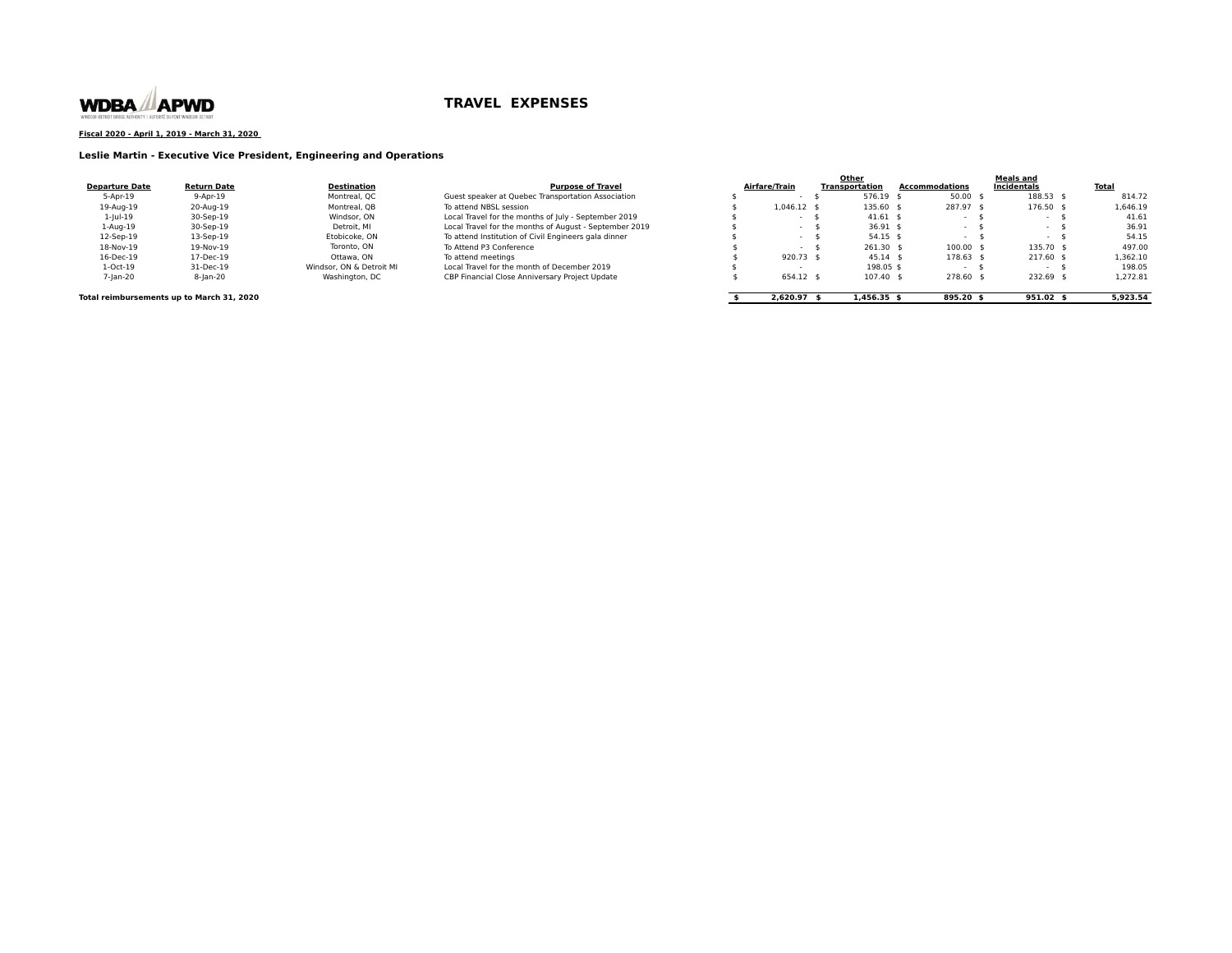

### **Fiscal 2020 - April 1, 2019 - March 31, 2020**

### **Phil Simpson - Vice President, Project Management**

|                       |                    |                          |                                                              |               | Other                 |                    |                | <b>Meals and</b> |              |
|-----------------------|--------------------|--------------------------|--------------------------------------------------------------|---------------|-----------------------|--------------------|----------------|------------------|--------------|
| <b>Departure Date</b> | <b>Return Date</b> | <b>Destination</b>       | <b>Purpose of Travel</b>                                     | Airfare/Train | <b>Transportation</b> |                    | Accommodations | Incidentals      | <b>Total</b> |
| 5-Mar-19              | 6-Mar-19           | Windsor, ON              | To conduct interviews                                        |               |                       | 357.96             | 338.80         | 214.80 \$        | 911.5        |
| $1-Apr-19$            | $31$ -Jul-19       | Windsor, ON              | Local Travel for period of April - July 2019                 |               |                       | $70.22$ \$         |                |                  | 70.22        |
| 11-Mar-19             | 31-Mar-19          | Windsor, ON              | Local Travel for month of March 2019                         | $\sim$        |                       | 14.30 <sub>5</sub> | $\sim$         | . .              | 14.30        |
| 19-Aug-19             | 20-Aug-19          | Montreal, OB             | To attend NBSL session                                       | 667.57 \$     |                       | 86.99 \$           | 287.97         | 196.60 \$        | 1,239.13     |
| $6-$ Sep $-19$        | $6-$ Sep $-19$     | Brighton, MI             | To attend meeting with Michigan Department of Transportation | $\sim$        |                       | $95.36$ \$         |                | . .              | 95.36        |
| $1-Auq-19$            | 30-Sep-19          | Windsor, ON              | Local Travel for the months of August - September 2019       | $\sim$        |                       | $86.07$ \$         | . .            | $\sim$           | 86.07        |
| $1-Oct-19$            | 31-Dec-19          | Windsor, ON & Detroit MI | Local Travel for the month of October - November 2019        | $\sim$        |                       | $141.67$ \$        | . .            | . .              | 141.67       |
| 3-Oct-19              | 4-Oct-19           | New York, NY USA         | To attend P3 award ceremony                                  | 622.84 :      |                       | 353.22             | 640.16         | $77.14$ \$       | 1,693.36     |
| $3-Nov-19$            | 16-Nov-19          | Denver, OH               | To attend PMO symposium                                      |               |                       | 376.18 \$          | 1.722.80 \$    | $412.31$ \$      | 2.511.29     |
| 17-Nov-19             | 19-Nov-19          | Toronto, ON              | To attend P3 Conference                                      | 697.49        |                       | 76.74 \$           | 538.24         | 203.55 S         | 1.516.02     |
| 7-lan-20              | 10-jan-20          | Toronto, ON              | To attend benchmarking meeting                               | 577.14 \$     |                       | $\sim$             |                | $\sim$           | 577.1        |
| 28-jan-20             | 28-lan-20          | Brighton, MI             | To attend meeting with MDOT                                  |               |                       | $96.44$ \$         |                |                  | 96.44        |

**Total reimbursements up to March 31, 2020 8,952.56 8,952.56 8,952.56 \$** 2,565.04 \$ 1,755.15 \$ 3,527.97 \$ 1,104.40 \$ 8,952.56